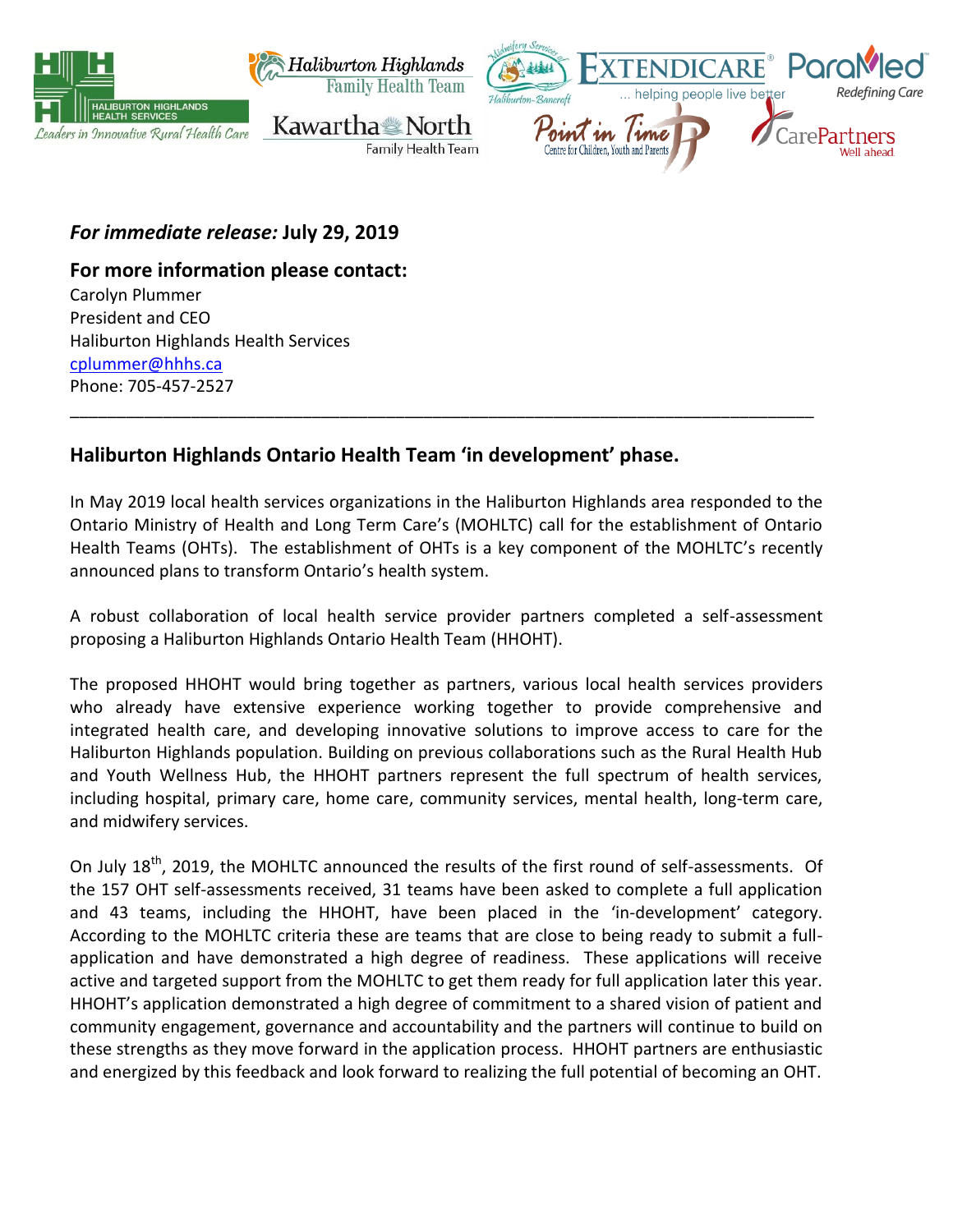For more information about how the MOHLTC is transforming the health system, visit:

[https://www.ontario.ca/page/improving-health-care](https://www.ontario.ca/page/improving-health-care-ontario?_ga=2.46703779.508492075.1558462154-961362061.1529521769)[ontario?\\_ga=2.46703779.508492075.1558462154-961362061.1529521769.](https://www.ontario.ca/page/improving-health-care-ontario?_ga=2.46703779.508492075.1558462154-961362061.1529521769)

## **HHOHT Partners include:**

- Haliburton Highlands Health Services (HHHS)
- Haliburton Highlands Family Health Team (HHFHT)
- Point in Time Centre for Children, Youth and Parents (PINT)
- Kawartha North Family Health Team (KNFHT)
- Midwifery Services of Haliburton-Bancroft (MSHB)
- Extendicare
- ParaMed
- CarePartners

The HHOHT partnership would also be supported by affiliate organizations, who have indicated they expect to collaborate with the HHOHT as it develops; these include the Haliburton Family Health Organization and the Haliburton County Paramedic Service. Other supporters of the HHOHT proposal include the Haliburton-Kawartha-Pine Ridge Public Health Unit and Central East Seniors Care Network as well as the Peterborough Regional Health Centre and Ross Memorial Hospital.

#### **HHOHT Partner Quotes:**

# Haliburton Highlands Health Services (HHHS)

*"HHHS is delighted with the positive feedback and is excited to move to the next step of making a seamless health care experience in the Highlands a reality," said Carolyn Plummer, President and CEO at HHHS. "We are excited to continue building on the success of the strong partnerships that already exist, and to identify new opportunities to proactively improve health outcomes for our patients and overall wellness for our community."*

Haliburton Highlands Family Health Team (HHFHT):

*Kim Robinson, Executive Director of the HHFHT, stated "We are thrilled to be part of the next phase of development for the HHOHT and look forward to continued partnerships and building a solid foundation for rural health care delivery in the Highlands."*

# Point in Time Centre for Children, Youth and Parents (PINT):

*"Point in Time for Children, Youth and Parents is excited to be moving forward to our shared goal of improving health care in Haliburton Highlands through the creation of an Ontario Health Team. We look forward to working with our partners and community members to shape the future of health care in Haliburton County," said Marg Cox, Executive Director of Point in Time.*